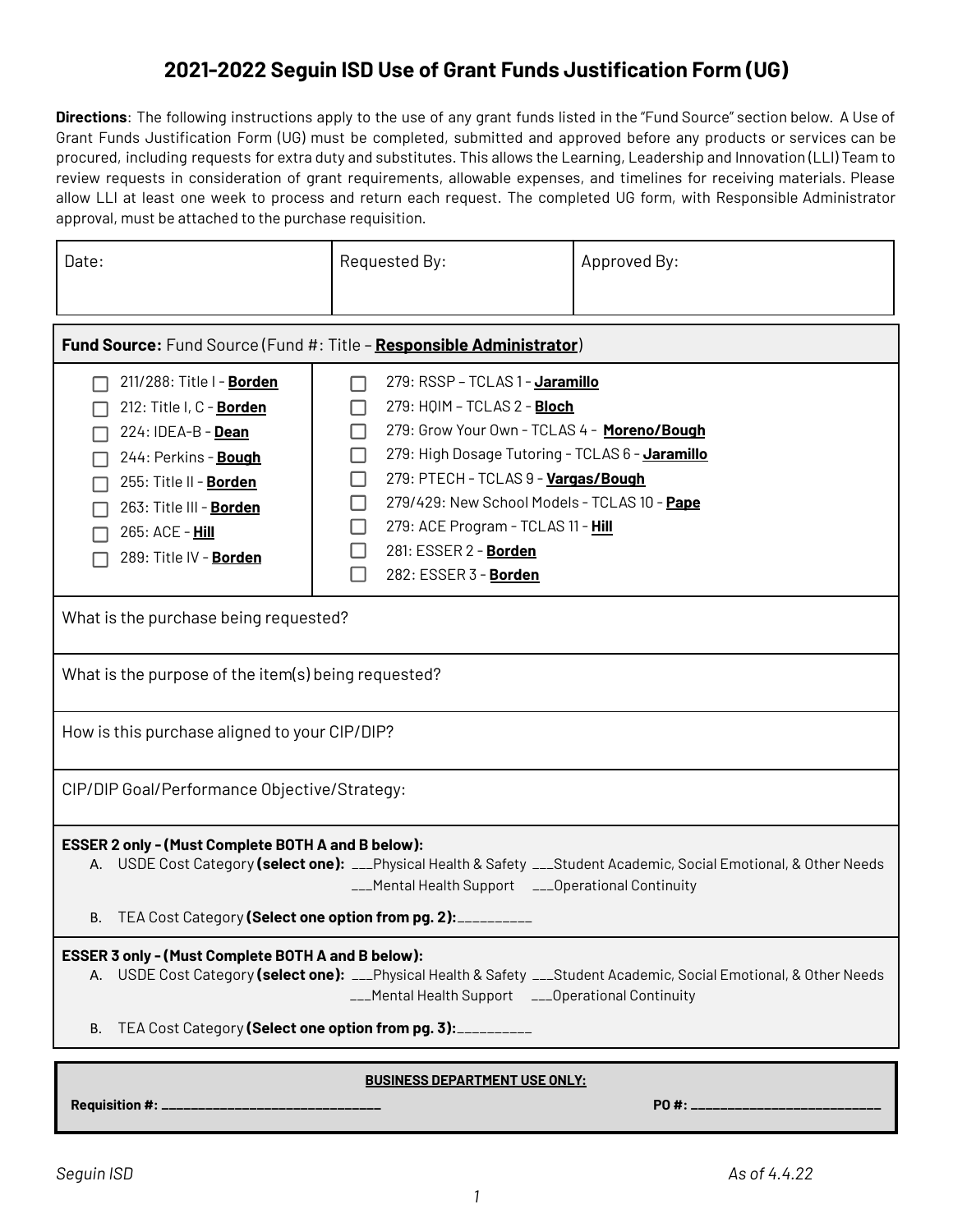# **2021-2022 Seguin ISD Use of Grant Funds Justification Form (UG) ESSER 2 – TEA Cost Category**

**Directions**: Initial on the appropriate line next to **ONE** of the TEA Cost Categories listed below. Please, also annotate the reference on page 1 of this document for the TEA Cost Category.

#### A. Use

| e of Funds – LEA Allowable Activities                                                                                                                                                                                                                                                                    |
|----------------------------------------------------------------------------------------------------------------------------------------------------------------------------------------------------------------------------------------------------------------------------------------------------------|
| ________ 1. Any activity authorized under Elementary and Secondary Education Act (ESEA)                                                                                                                                                                                                                  |
| ________ 2. Any activity authorized under Individuals with Disabilities Education Act (IDEA)                                                                                                                                                                                                             |
| 3. <del>Do not use</del>                                                                                                                                                                                                                                                                                 |
| 4. Any activity authorized under the Carl D. Perkins Career and Technical Education Act of 2006.                                                                                                                                                                                                         |
| 5. <del>Do not use</del>                                                                                                                                                                                                                                                                                 |
| _______ 6. Coordination of preparedness and response efforts of LEA with State and locate public health departments other                                                                                                                                                                                |
| relevant agencies, to improve coordinated responses among such entities to prevent prepare for and respond to<br>coronavirus                                                                                                                                                                             |
| .7. Activities to address the unique needs of low-income students, students with disabilities (SWD). English learners,<br>racial and ethnic minorities, students experiencing homelessness, and foster care youth, including how outreach and<br>service delivery will meet the needs of each population |
| 8. <del>Do not use</del>                                                                                                                                                                                                                                                                                 |
| 9. Do not use                                                                                                                                                                                                                                                                                            |
| . 10. Purchasing supplies to sanitize and clean the facilities of the LEA, including buildings operated by the LEA                                                                                                                                                                                       |
| 11. <del>Do not use</del>                                                                                                                                                                                                                                                                                |
| .12. Planning for, coordinating, and implementing activities during long-term closures, including providing technology for                                                                                                                                                                               |
| online learning to all students                                                                                                                                                                                                                                                                          |
| 13. <del>Do not use</del>                                                                                                                                                                                                                                                                                |
| 14. <del>Do not use</del>                                                                                                                                                                                                                                                                                |
| 15. Purchasing educational technology (hardware, software, and connectivity) for students that aids in                                                                                                                                                                                                   |
| regular/substantive educational interaction between students and instructors, including low-income students and SWD,                                                                                                                                                                                     |
| which may include assistive technology or adaptive equipment                                                                                                                                                                                                                                             |
| . 16. Providing mental health services and supports, including through implementation of evidence based full-service                                                                                                                                                                                     |
| community schools                                                                                                                                                                                                                                                                                        |
| ______ 17. Planning and implementing activities related to summer learning — providing classroom instruction or online learning                                                                                                                                                                          |
| during summer months and addressing the needs of low-income students, SWD, English learners, migrant students,                                                                                                                                                                                           |
| students experiencing homelessness, & children in foster care                                                                                                                                                                                                                                            |
| 18. Planning and implementing activities related to supplemental afterschool programs providing instruction or online                                                                                                                                                                                    |
| learning addressing the needs of low-income students, SWD, English learners, migrant students, students experiencing                                                                                                                                                                                     |

B. Use of Funds – LEA Allowable Activities (continued)

homelessness, & children in foster care

#### 1. Do not use

- \_\_\_\_\_\_\_\_ 2. Addressing learning loss among LEA students, including low-income students, SWD, English learners, racial & ethnic minorities, students experiencing homelessness, & children in foster care implementing evidence-based activities to meet the comprehensive needs of students
- \_\_\_\_\_\_\_\_ 3. Addressing learning loss among LEA students, including low-income students, SWD, English learners, racial & ethnic minorities, students experiencing homelessness, & children in foster care — Providing information and assistance to parents & families on effectively supporting students
	- 4. Do not use
	- 5. Do not use
	- 6. Do not use
	- 7. Do not use
	- 8. Do not use
	- 9. Do not use
- $\_$  10. Other activities that are necessary to maintain the operation of and continuity of services in the LEA
- \_\_\_\_\_\_\_\_ 11. Other activities that are necessary to continuing to employ existing staff of the LEA
- \_\_\_\_\_\_\_\_ 12. Providing principals and other school leaders with the resources necessary to address the needs of their individual schools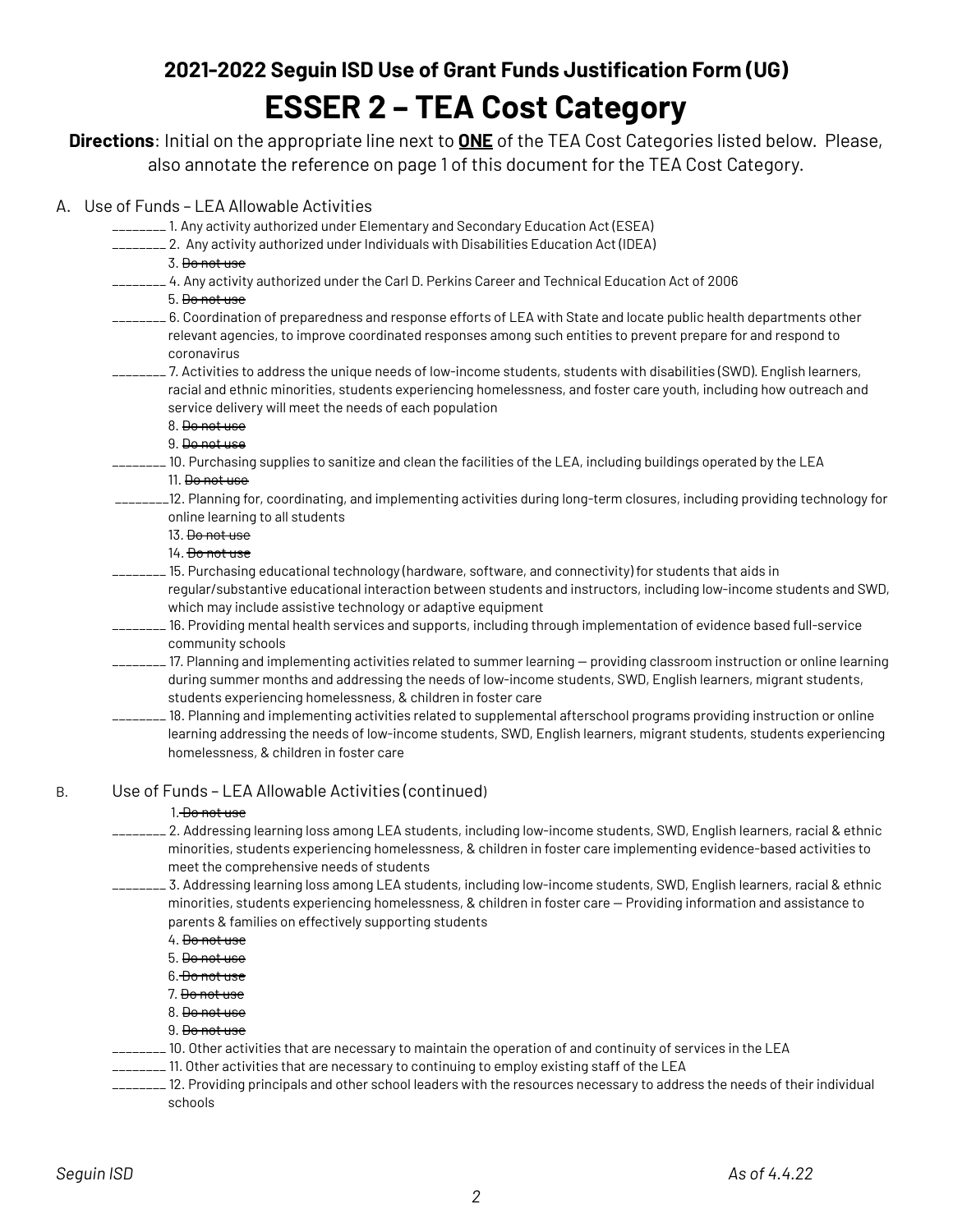# **2021-2022 Seguin ISD Use of Grant Funds Justification Form (UG) ESSER 3 – TEA Cost Category**

**Directions**: Initial on the appropriate line next to **ONE** of the TEA Cost Categories listed below. Please, also annotate the reference on page 1 of this document for the TEA Cost Category.

|    | A. Use of Funds – LEA Allowable Activities                                                                                   |
|----|------------------------------------------------------------------------------------------------------------------------------|
|    | ________ 1. Any activity authorized under Elementary and Secondary Education Act (ESEA)                                      |
|    | ________2. Any activity authorized under Individuals with Disabilities Education Act (IDEA)                                  |
|    | 3. Do not use                                                                                                                |
|    | ________ 4. Any activity authorized under the Carl D. Perkins Career and Technical Education Act of 2006                     |
|    | 5. Do not use                                                                                                                |
|    | 6. <del>Do not use</del>                                                                                                     |
|    | 7. <del>Do not use</del>                                                                                                     |
|    | 8. Do not use                                                                                                                |
|    | 9. <del>Do not use</del>                                                                                                     |
|    | 10. <del>Do not use</del>                                                                                                    |
|    | ______11. Planning for, coordinating, and implementing activities during tong-term closures, including providing             |
|    | technology for online learning to all students                                                                               |
|    | 12. Do not use                                                                                                               |
|    | 13. <del>Do not use</del>                                                                                                    |
|    | 14. Purchasing educational technology (hardware. software, and connectivity) for students that aids in                       |
|    | regular/substantive educational interaction between students and instructors, including low-income                           |
|    | students and SWD, which may include assistive technology or adaptive equipment                                               |
|    | ______15. Providing mental health services and supports, including through implementation of evidence based                  |
|    | full-service community schools                                                                                               |
|    | ______16. Planning and implementing activities related to summer learning providing classroom instruction or online learning |
|    | during summer months and addressing the needs of low-income students, SWD, English learners, migrant students,               |
|    | students experiencing homelessness, & children in foster care                                                                |
|    | 17. Planning and implementing activities related to supplemental afterschool programs providing instruction or online        |
|    | learning addressing the needs of low-income students, SWD, English learners, migrant students, students experiencing         |
|    | homelessness, & children in foster care                                                                                      |
| Β. | Use of Funds - LEA Allowable Activities (continued)                                                                          |
|    | 1. <del>Do not use</del>                                                                                                     |
|    | 2. Addressing learning loss among LEA students, including low-income students, SWD, English learners.                        |
|    | racial & ethnic minorities, students experiencing homelessness, & children in foster care implementing                       |
|    | evidence-based activities to meet the comprehensive needs of students                                                        |
|    | _ 3. Addressing learning loss among LEA students, including low-income students, SWD, English learners,                      |
|    | racial & ethnic minorities, students experiencing homelessness, & children in foster care - Providing                        |
|    | information and assistance to parents & families on effectively supporting students                                          |
|    | ________ 4. Addressing learning loss among LEA students, including low-income students, SWD, English learners,               |
|    | racial & ethnic minorities, students experiencing homelessness, & children in foster care Tracking student                   |
|    | attendance and improving student engagement in distance education                                                            |
|    | 5. De not use                                                                                                                |
|    | 6. <del>Do not use</del>                                                                                                     |
|    | 7. <del>Do not use</del>                                                                                                     |
|    | 8. <del>Do not use</del>                                                                                                     |

- 9. Do not use
- \_\_\_\_\_\_\_ 10. Other activities that are necessary to maintain the operation of and continuity of services in the LEA
- \_\_\_\_\_\_\_ 11. Other activities that are necessary to continuing to employ existing staff of the LEA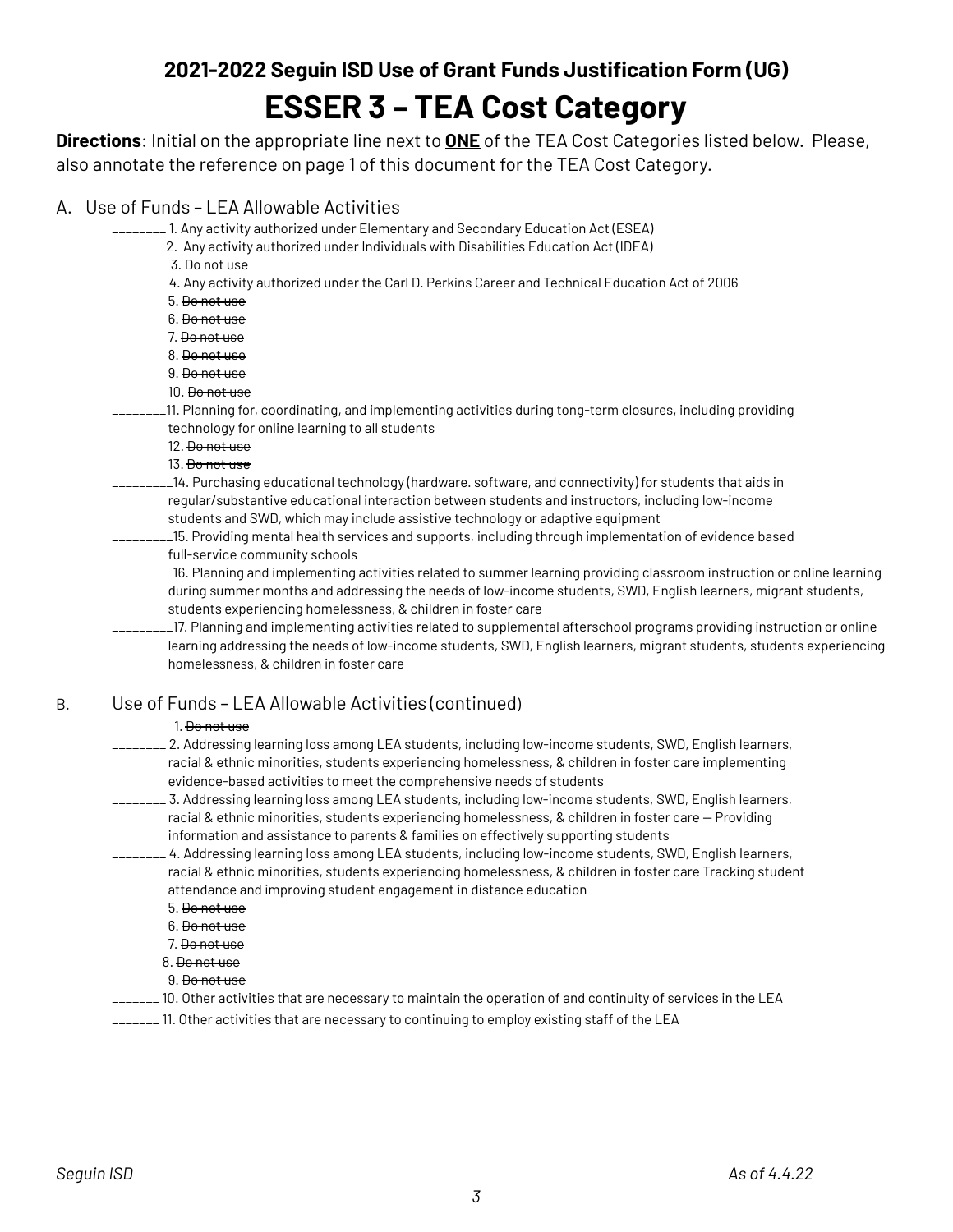# **2021-2022 Seguin ISD Use of Grant Funds Justification Form (UG)**

## **6100 Payroll**

| Does this RFP include <b>extra duty</b> ?<br>No.<br>Yes | If yes, complete the extra duty section below. |
|---------------------------------------------------------|------------------------------------------------|
| Highlight answer.                                       |                                                |

#### *Add extra rows, as needed.*

| <b>Description of Extra Duty</b><br><b>Activity</b> | Date(s) of<br><b>Extra Duty</b> | <b>Number of</b><br><b>Employees</b> | <b>Number of</b><br><b>Hours</b> | <b>Rate of Pay</b><br>(see<br>Compensation<br>Handbook) | <b>Multiplied by</b><br>12.85%<br>(benefits) | <b>Total</b> |
|-----------------------------------------------------|---------------------------------|--------------------------------------|----------------------------------|---------------------------------------------------------|----------------------------------------------|--------------|
| Ex: After School Tutoring                           | Daily for 75<br>days            | 5                                    | 1hour/day                        | \$20/hour                                               | \$22.57/hour                                 | $-$ \$8500   |
|                                                     |                                 |                                      |                                  |                                                         |                                              |              |
|                                                     |                                 |                                      |                                  |                                                         | <b>Grand Total:</b>                          |              |

| Does this RFP include a request for substitutes? | Yes No |  | If yes, complete the substitute section below. |
|--------------------------------------------------|--------|--|------------------------------------------------|
| Highlight answer.                                |        |  |                                                |

#### *Add extra rows, as needed.*

| Date(s)       | <b>Activity</b>             | Number of<br><b>Teachers</b> | <b>Rate of Pay</b><br>(see Compensation Handbook) | <b>Total Amount</b> |
|---------------|-----------------------------|------------------------------|---------------------------------------------------|---------------------|
| Ex: March 2-3 | <b>Transcend Conference</b> |                              | $~5100$ /day                                      | ~5600               |
|               |                             |                              |                                                   |                     |
|               |                             |                              | <b>Grand Total:</b>                               |                     |

### **6200 Professional & Contracted Services**

|  |  |                                                                   | $\vert$ Does this RFP include contracted services? Yes No $\vert$ If yes, complete the contractor section below AND |
|--|--|-------------------------------------------------------------------|---------------------------------------------------------------------------------------------------------------------|
|  |  | Highlight answer.   link signed contract from an approved vendor. |                                                                                                                     |

| Contractor Name:                  | Description of Services: |
|-----------------------------------|--------------------------|
| Signed Contract from Vendor: LINK |                          |
| Signed Contract from SISD: LINK   |                          |
| Total Amount Requested:           |                          |